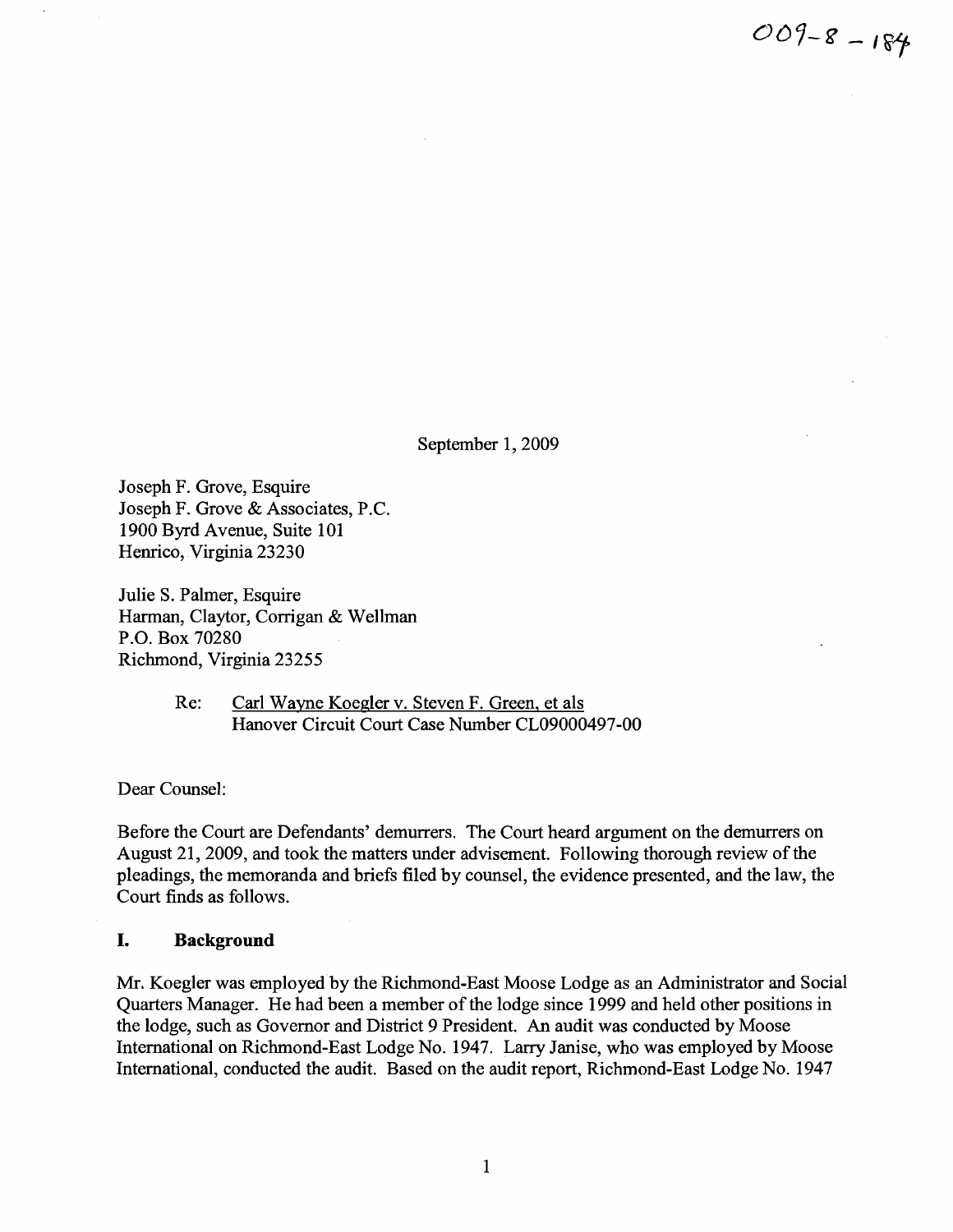discharged Mr. Koegler from his position of employment. His membership at the lodge was suspended and he was subsequently expelled fiom the Order of the Moose.

#### **Steven Green, General Governor of the Loyal Order of the Moose**

Steven Green, as the General Governor of the Order of Moose, mailed two correspondences to Mr. Koegler, dated August 6, 2008 and August 19,2008. Copies of both letters were attached to the complaint.

The letter dated August 6,2008, informed Mr. Koegler that his membership as a Moose had been suspended and that Section 23.2 required he be informed of the charges and that he be afforded the opportunity to show cause before a final decision was entered concerning his membership. The letter also informed him that a copy of the charges were attached and that he was required to respond in writing within ten (10) days. Mr. Koegler was informed that if he did not respond within 10 days that he would automatically be expelled fiom the Order of the Moose. The letter indicated it was copied to Matt Grove, Regional Manager, Byron Dalton, Assistant Director of Membership, and Richmond East Lodge No. 1947.

The letter dated August 19,2008, informed Mr. Koegler that he had been expelled from the Order of the Moose for failing to respond in writing to the charges as directed in the August 6, 2008 letter. He was informed that he was barred fiom going on the property of any Moose lodge, even as a guest. This letter also indicated it was copied to Matt Grove, Regional Manager, Byron Dalton, Assistant Director of Membership, and Richmond East Lodge No. 1947.

#### **Larry Janise, Senior Operations Analyst of the Loyal Order of the Moose**

Mr. Janise performed an audit on Richmond-East Lodge No. 1947. Based on his findings he issued **an** audit report and an accompanying letter. The letter, addressed to Steven Grove, alleged that funds were missing and recommended that the lodge officers file a bonding claim naming Administrator Wayne Koegler in the amount of \$122,017.75. He also recommended that the local officers notify the Sheriff's office for investigation and prosecution.

#### **Moose International, Inc.**

Steven Green and Larry Janise were employees of Moose International, Inc. at the time the letters were written and the audit was performed.

# **Keith Williams, Governor of Richmond-East Lodge**

Keith Williams was the acting Governor at the time Mr. Koegler was suspended and expelled fiom membership. Keith Williams attended certain board meetings where the accusations discovered in the audit were put forth. On or about June 24,2008, Keith Williams held a staff meeting where he discussed what had been said in the board meetings and informed bartenders at Richmond-East that Mr. Koegler had been suspended for stealing money.

# **Peggy Wainwright, Secretary Treasurer of Mooseriders Association of Richmond-East**

Peggy Wainwright sent out numerous emails, one of which is dated October 6,2008 and was attached to the complaint. Plaintiff quotes from Ms. Wainwright's email, "... one of which is Wayne Koegler, who is of questionable character. He is no longer **an** employee of [sic] member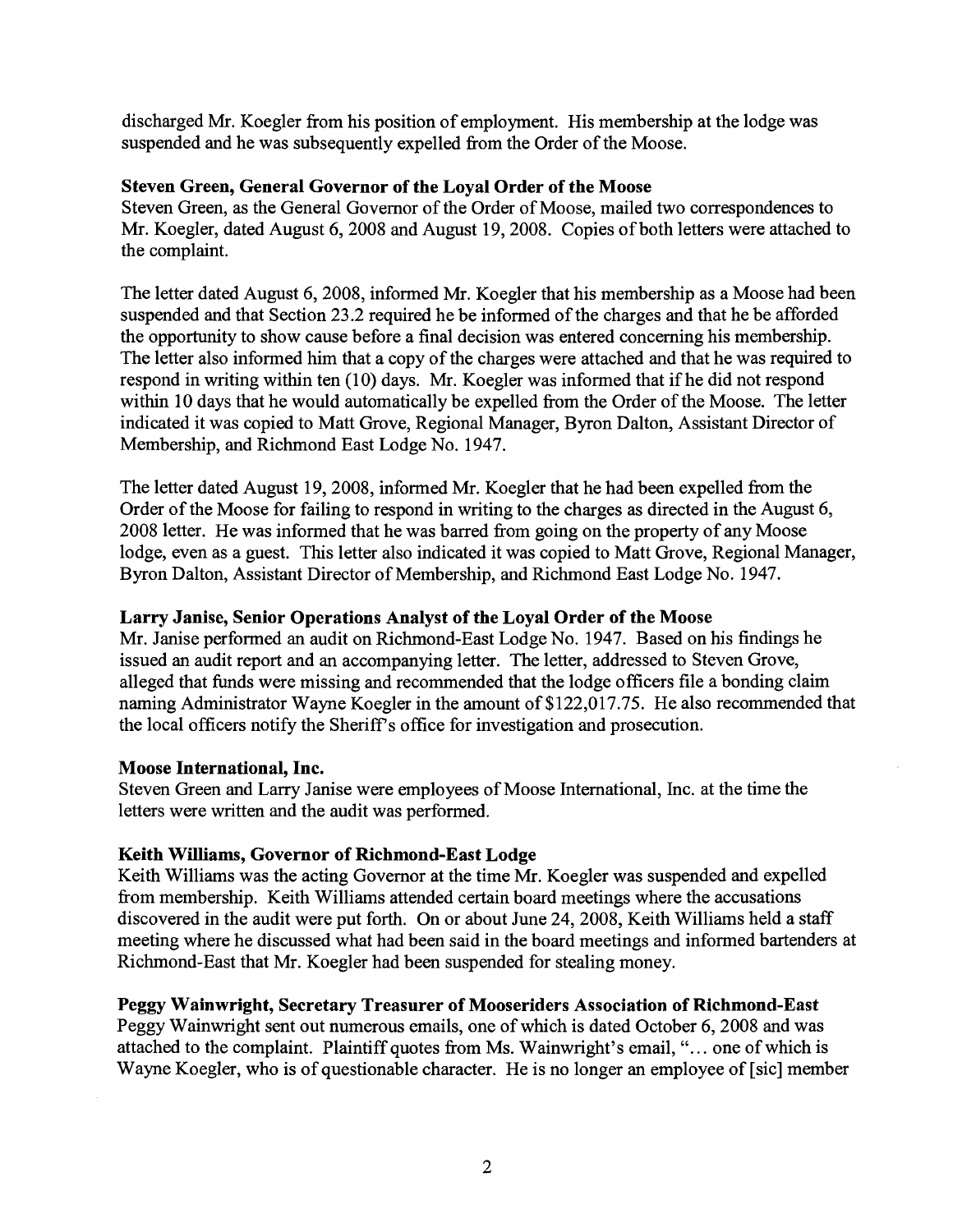of the Moose. The investigation that cost him his job started with an email that I made nearly a year ago."

# **Richmond-East Lodge No. 1947, Loyal Order of the Moose, Inc.**

Keith Williams and Peggy Wainwright were employed by Richmond-East Lodge No. 1947 at the times the statements were made and emails were sent. The actions taken and allegations made as a result of the audit report caused Mr. Koegler's friends, fellow employees, and associates at Richmond-East to say, "money is missing, and Wayne was in charge of it."

# **11. Standard of Review**

A demurrer may be employed to strike a pleading that does not state a cause of action or fails to state facts upon which relief may be granted. Virginia Code **8** 8.01-273. A demurrer admits the factual pleadings to be true, and accepts any reasonable factual inferences fairly and justly drawn from them. Fox v. Custis, 236 Va. 69, 71, 372 S.E.2d 373, 374 (1988). "A court may examine not only the substantive allegations of the pleading attached, but also any accompanying exhibit mentioned in the pleading." Catercorp, Inc. v. Catering Concepts, Inc., 246 Va. 22, 24, 431 S.E. 2d 277, 278 (1993). The demurrer does not, however, admit the correctness of the pleading's conclusions of law. **Fox,** 236 Va. 69.

# **111. Analysis**

Foremost, this Court will closely scrutinize any cause of action that tends to inhibit speech because the First Amendment to the Constitution of the United States and the Constitution of the Commonwealth of Virginia protect the right of people to "speak any [pure expression of opinion, not amounting to 'fighting words'], however ill-founded, without inhibition by actions for [defamation]." American Communications Network, Inc. v. Williams, 264 Va. 336, 340, 568 S.E. 2d 683, 685 (2002). Before the court is one count of defamation against each of six named defendants.

The common law rule divides false, defamatory words which will sustain an action in five classes: 1. Words falsely spoken of a person which impute to the party the commission of some criminal offense involving morale turpitude, for which the party, if the charge is true, may be indicted and punished. . . . 3. Defamatory words falsely spoken of a person which impute to the party unfitness to perform the duties of an office or employment for profit, or want of integrity in the discharge of the duties of such an office or employment. 4. Defamatory words falsely spoken of a party which prejudice such party in his or her profession or trade. 5. Defamatory words falsely spoken which though not in themselves actionable, occasion the party special damage. The first four of these classes are slanderous *per se*, the other only when special damage results.

M. Rosenberg & Sons v. Craft, 182 Va. 512, 518, 29 S.E. 2d 375, 378 (1944)

The common law tort of defamation requires the plaintiff to prove: 1) publication 2) of a false 3) defamatory statement 4) concerning the plaintiff. Gazette, Inc. v. Harris, 229 Va. 1, 37, 325 S.E.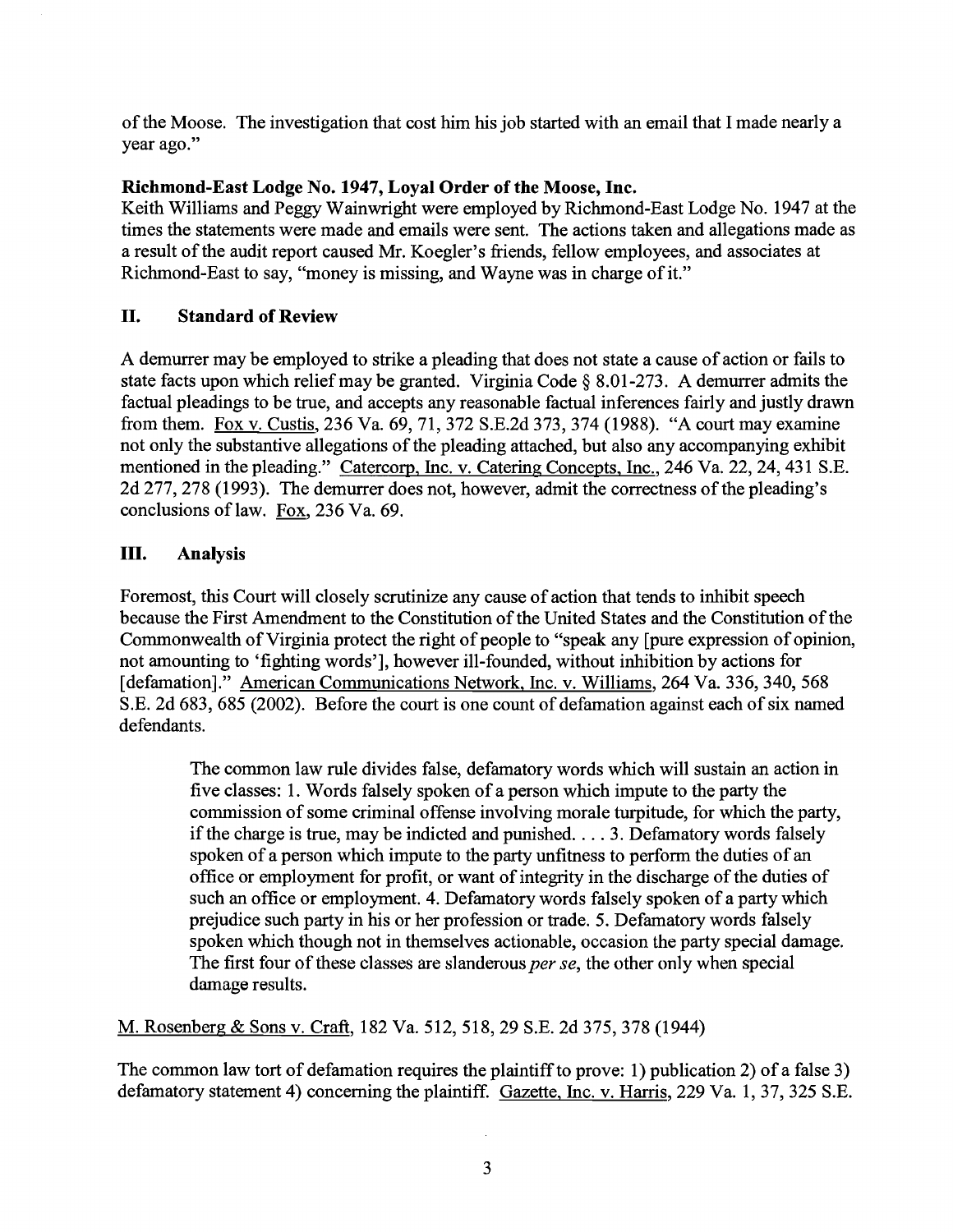2d 713, 738 (1985). However, the landscape of defamation law changed in 1964 with the decision of New York Times v. Sullivan, 376 U.S. 254 (1964). After New York Times, different standards were applied to claims by different kinds of plaintiffs. Id. Here, the plaintiff is a private individual and the defendants are non-media individuals and entities, thus the standard for recovery is negligence/reasonableness. Gazette, 229 Va. at 15,325 S.E. 2d at 724-5.

However, in order for the plaintiff to recover punitive damages, he must go farther and prove New York Times malice. Gertz v. Robert Welch, Inc., 418 U.S. 323, 348-9 (1974). New York Times malice focuses only upon whether the defendant knew the publication to be false or evidenced reckless disregard of the publication's falsity. New York Times, 376 U.S. at 280. Proof of New York Times malice in order to recover punitive damages must be by clear and convincing evidence. Gazette, 229 Va. at 13, 325 S.E. 2d 724.

Virginia also recognizes the common law defense of qualified privilege. Gazette, 229 Va. at 18, 325 S.E. 2d at 727. This has been specifically applied in the employment context. Shabazz v. PYA Monarch, 271 F. Supp. 2d 797, 806-7 (E.D. Va. 2003) (noting that in Kroger Co. v. Young, 210 Va. 564, 566, 172 S.E. 2d 720, 722 (1970) the court found statements made "by an employer to his employees of the reason for the discharge of a fellow employee . . . are qualified privilege").

To overcome the qualified privilege, Plaintiff must prove common law malice by clear and convincing evidence. Smalls v. Wright, 241 Va. 52,55,399 S.E. 2d 805, 808 (1991). Common law malice differs from New York Times malice and is defined as "some sinister or corrupt motive such as hatred, revenge, personal spite, ill will, or desire to injure the plaintiff; or what, as a matter of law is equivalent to malice, that the communication was made with such gross indifference and recklessness as to amount to a wanton or willful disregard of the rights of the plaintiff." Preston v. Land, 220 Va. 118, 120-1 (1979). It "is a court's duty to dccide as a matter of law whether a communication is privileged," but "the question whether a defendant 'was actuated by malice, and has abused the occasion and exceeded [the] privilege' is a question of fact for a jury." Fuste v. Riverside Healthcare Assn., 265 Va. 127, 134-5,575 S.E. 2d 858,862-3 (2003). However, the Court must still determine whether [Plaintiff's] allegations of malice are sufficient as a matter of law to defeat the assertion of privilege.

Applying these principles, the Court now turns to each of the defendants in turn.

#### **Steven Green, General Governor of the Loyal Order of the Moose**

The plaintiff admits that Mr. Green wrote the letters during the course of his employment with Moose International. The letters were copied only to the defendant and people who had a "corresponding interest or duty." Taylor v. Grace,  $166 \text{ Va}$ . 138, 144, 184 S.E. 2d 211, 213 (1 936). Accordingly, as a matter of law, qualified privilcgc applics to the letters.

There are insufficient facts pled, as a matter of law, even when taken as true, that could permit a finder of fact to conclude there was common law malice by clear and convincing evidence. Without sufficient facts the plaintiff cannot overcome the qualified privilege that applies to the letters written by Steven Green.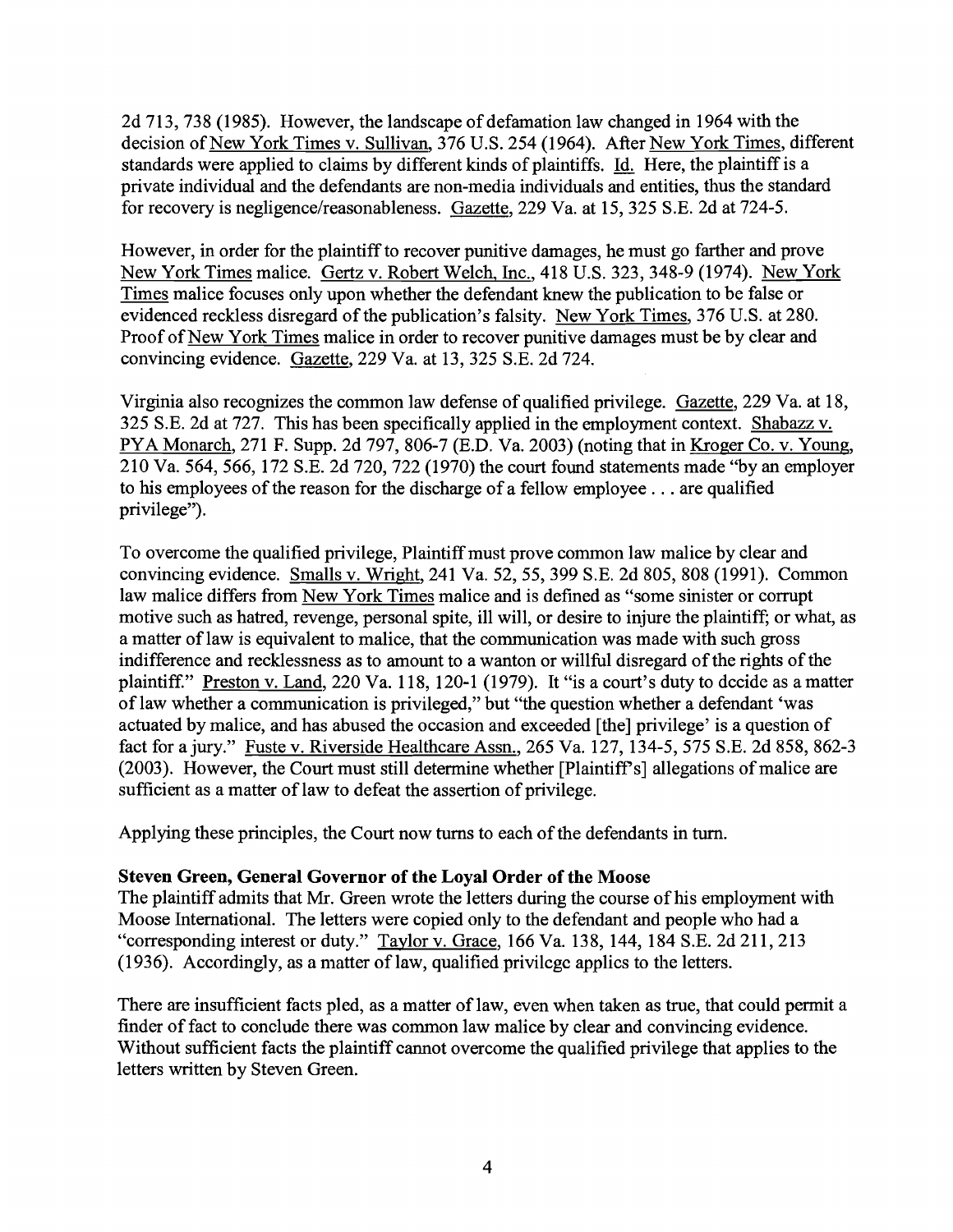Thus, the demurrer is sustained as to Steven Green.

### **Larry Janise, Senior Operations Analyst of the Loyal Order of the Moose**

Similarly, Plaintiff admits that Mr. Janise performed the audit, prepared the audit report, and wrote the letter accompanying the audit report during the course and in the scope of his employment with Moose International. Plaintiff does not allege that the report or its accompanying letter was disclosed to anyone who did not have a corresponding interest or duty. Accordingly, as a matter of law, qualified privilege applies to the audit report and its accompanying letter.

There are insufficient facts pled, as a matter of law, even when taken as true, that could permit a finder of fact to conclude there was common law malice by clear and convincing evidence. Without sufficient facts the plaintiff cannot overcome the qualified privilege that applies to the report and letter written by Larry Janise.

Thus, the demurrer is sustained as to Larry Janise.

#### **Moose International, Inc.**

Having concluded that Mr. Koegler's allegations against Steven Green and Larry Janise do not state claims for defamation, it is unnecessary to consider derivative liability of Moose International, Inc.

Moose International's demurrer is therefore sustained.

# **Keith Williams, Governor of Richmond-East Lodge**

Mr. Koegler alleges that Mr. Williams attended board meetings where the allegations set forth in the audit report were alleged. Plaintiff does not allege that the allegations were made in the presence of anyone who did not have an interest or duty. Accordingly, as a matter of law, qualified privilege applies to the statements made during the board meetings.

Mr. Koegler also alleges that Mr. Williams held a staff meeting with the bartenders on or about June 24,2008, where he discussed what had been said in the board meetings and informed the bartenders that Mr. Koegler had been suspended for stealing money. This situation is analogous to Kroger where the court found statements made "by an employer to his employees of the reason for the discharge of a fellow employee  $\dots$  are qualified privilege." 210 Va. at 566, 172 S.E. 2d at 722. Accordingly, as a matter of law, qualified privilege applies to the statements concerning the reason for Mr. Koegler's discharge made during the staff meeting.

There are insufficient facts pled, as a matter of law, even when taken as true, that could permit a finder of fact to conclude there was clcar and convincing evidence of common law malicc. Without sufficient facts the plaintiff cannot overcome the qualified privilege that applies to the alleged board meetings or staff meeting.

Thus, demurrer is sustained as to Keith Williams.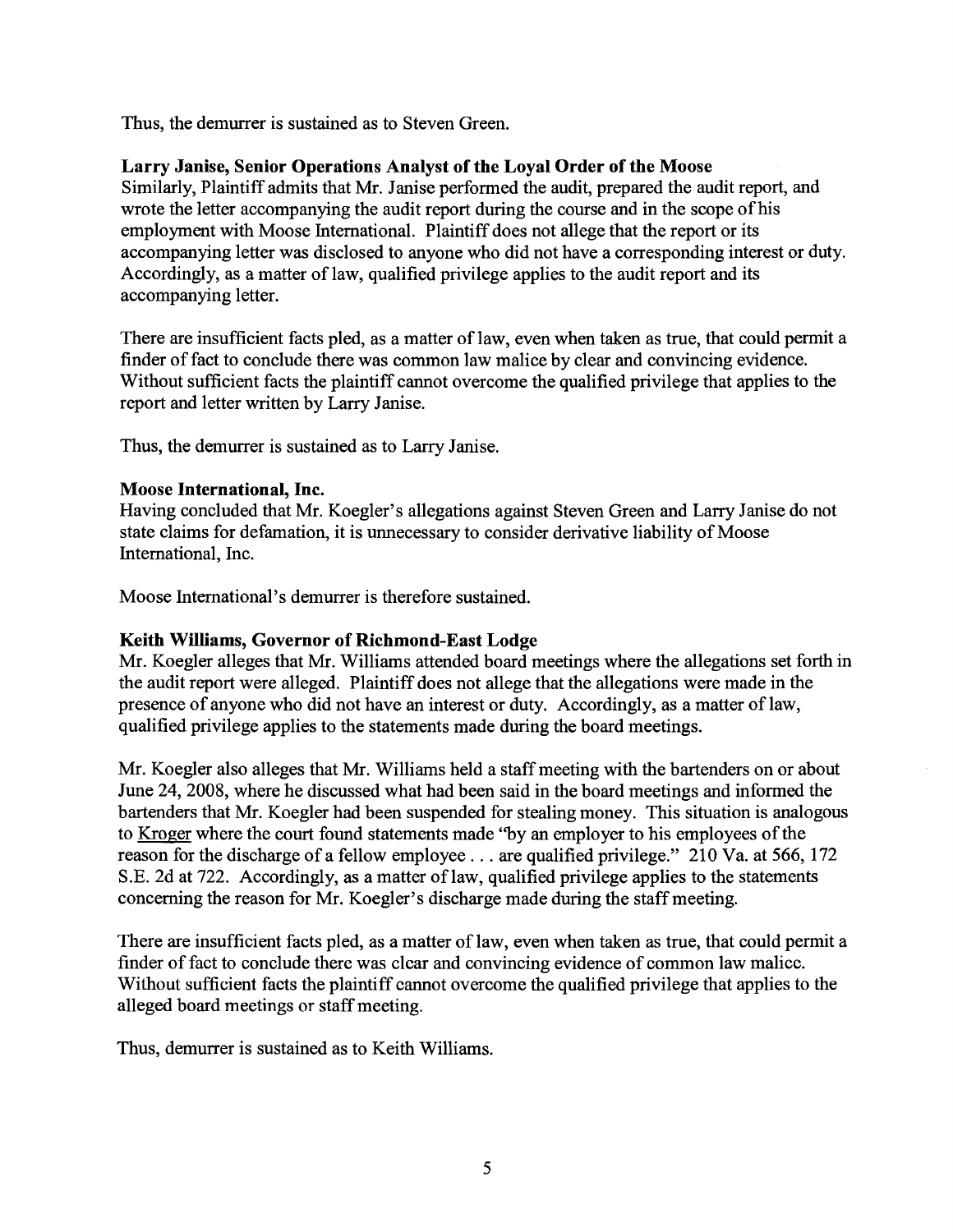#### **Peggy Wainwright, Secretary Treasurer of Mooseriders Association of Richmond-East**

The email written by Ms. Wainwright does not contain any statements upon which relief may be granted. The statement about Mr. Koegler having questionable character is pure opinion. The statement that the Mooserider's have been victimized is also pure opinion. Neither statement can be objectively characterized as true or false. Accordingly, neither statement can support a defamation cause of action.

The sentences that followed Ms. Wainwright's opinion, which stated Mr. Koegler was no longer a Moose and that the investigation that cost Mr. Koegler his job was started by an email she sent, are true by the Plaintiff's own admission. True statements of fact cannot support a defamation claim. Therefore, the complaint does not allege facts, as they relate to Ms. Wainwright, that can support a defamation cause of action.

Ms. Wainwright's demurrer is therefore sustained.

#### **Richmond-East Lodge No. 1947, Loyal Order of the Moose, Inc.**

Having concluded that Mr. Koegler's allegations against Steven Green and Larry Janise do not state claims for defamation, it is unnecessary to consider derivative liability of Richmond-East as to their statements.

The allegation that the actions taken and allegations made as a result of the audit report caused Mr. Koegler's friends, fellow employees, and associates at Richmond-East to say "money is missing, and Wayne was in charge of it" does not support the cause of action of defamation against Richmond-East because there is no allegation that the statements we made during the course and scope of employment.

Thus, the demurrer is sustained as to Richmond-East.

# **Specificity**

In addition to the reasons stated above, the demurrers of Steven Green, Larry Janise, and Keith Williams are sustained because Mr. Koegler failed to plead facts with the requisite specificity set forth in The Federal Land Bank of Baltimore v. Birchfield, 173 Va. 200, 215, 3 S.E.2d 405, 410 (1939). "Good pleading requires that the exact words spoken or written must be set out in the declaration in *haec verba.* Indeed, the pleading must go further, -- that is, it must purport to give the exact words." Id.

Mr. Koegler alleges letters were sent to him by Steven Green, but never specifically pleads what statements contained in the letters were defamatory. Similarly, Mr. Koegler alleges the audit report and letter prepared by Mr. Janise contained defamatory statements, but never specifically alleges which statement were defamatory. Finally, Mr. Koegler alleges Keith Williams made defamatory statements about him at board meetings and staff meetings, but never specifically pleads the words that were allegedly spoken. These general accusations of defamation do not rise to the level of specificity required by Birchfield. Id.

Thus, the demurrers are also sustained as to Steven Green, Larry Janise, and Keith Williams.